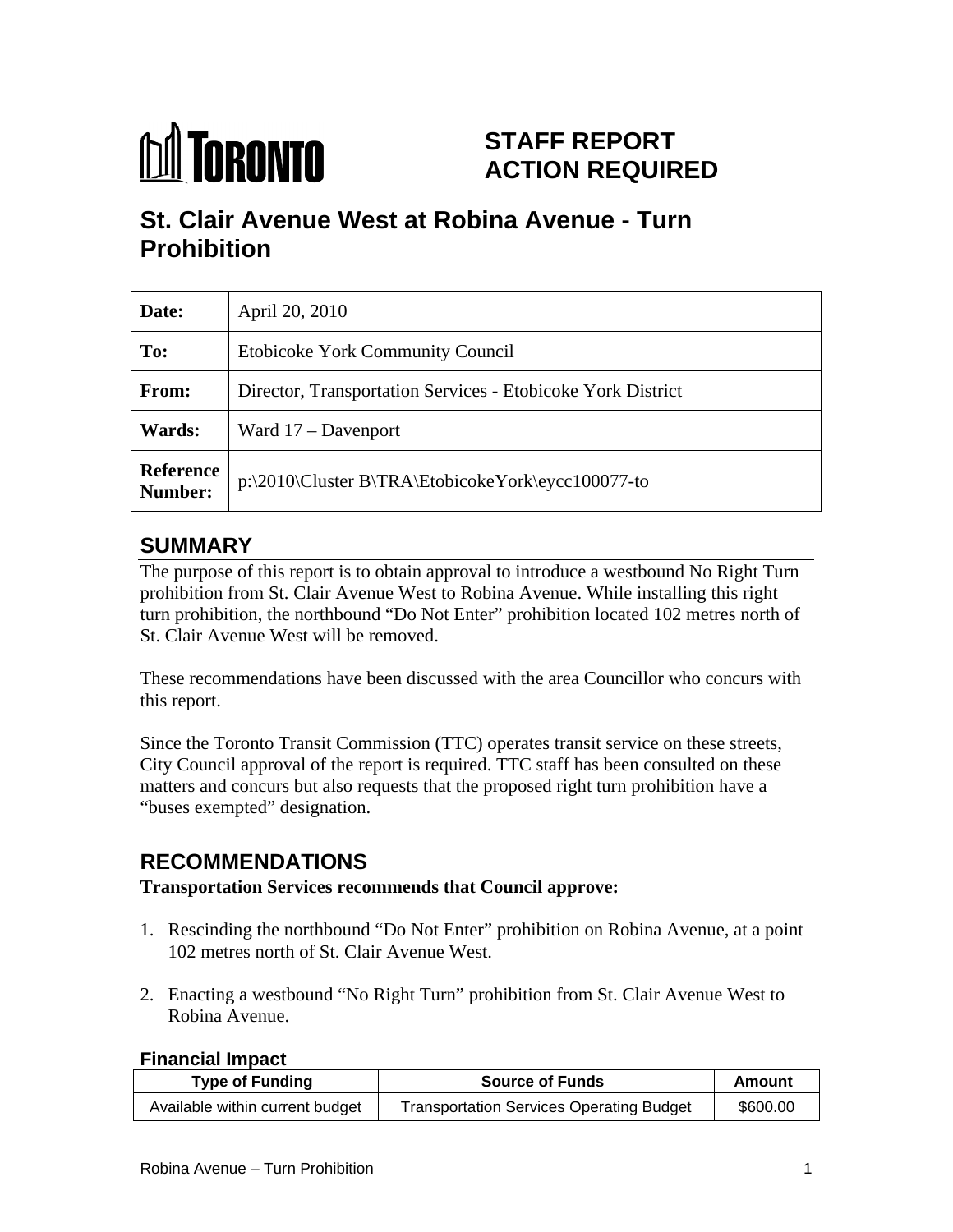### **ISSUE BACKGROUND**

The Transportation Services Division was invited to attend a meeting with Councillor Palacio as well as a number of Robina Avenue residents to discuss concerns with the "Do Not Enter" prohibition that exists on Robina Avenue, about 102 metres north of St. Clair Avenue West.

A map of the area is Attachment 1. Photographs of the area are Attachments  $2 \& 3$ .

### **COMMENTS**

Robina Avenue is a two-way local road with sidewalks on both sides of the street and a posted speed limit of 40 km/h. The road is approximately 10.8 metres wide between St. Clair Avenue West and the TTC turning loop, narrowing to approximately 8.3 metres north of the turning loop. Robina Avenue is used by TTC streetcars and buses to provide access to a loop connecting Robina Avenue to Oakwood Road, north of St. Clair Avenue West.

A "Do Not Enter" prohibition exists immediately north of this loop. This prohibition was installed about 10 years ago to prevent traffic from "short cutting "northbound between St. Clair Avenue West and Oakwood Road.

The majority of the road is residential with homes on both sides of the street. There are commercial businesses at the corner of St. Clair Avenue West, with an apartment building on the west side of the street, south of the streetcar loop. The main access to the parking for this apartment building is from Oakwood Road, with a small parking lot on Robina Avenue.

Prior to the installation of the St. Clair LRT, full turning movements were permitted at the intersection of St. Clair Avenue West and Robina Avenue; however, the existing raised centre median built for the LRT now limits the intersection to right-in/right-out turning movements only. This has resulted in a situation where residents living south of the "Do Not Enter" prohibition must precede south to St. Clair Avenue West, as this restriction prohibits their northbound travel. When arriving at St. Clair Avenue West they must turn right and travel westbound four blocks to Glenholme Avenue, to perform a U-turn and proceed eastbound.

An option is to remove the existing "Do Not Enter" prohibition; however, this will allow motorists from St. Clair Avenue West to "short cut" and travel northbound on Robina Avenue. To address these concerns, along with removing the "Do Not Enter" prohibition will be the installation of a westbound "No Right Turn" prohibition from St. Clair Avenue West to Robina Avenue.